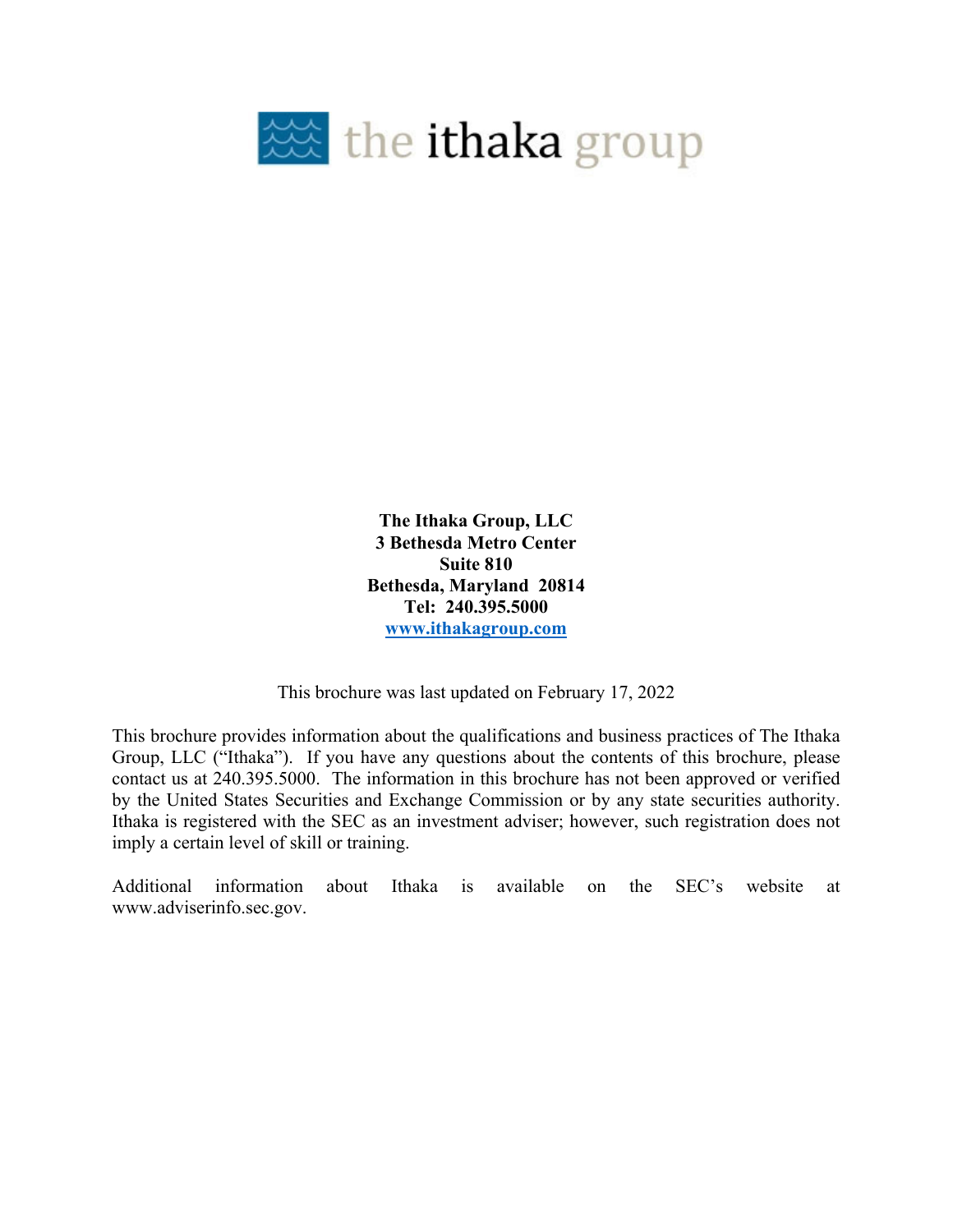#### **MATERIAL CHANGES**

There have been no material changes since the last annual update of the firm's ADV Brochure dated February 17, 2021

# **TABLE OF CONTENTS\***

 $\overline{a}$ 

 <sup>\*</sup> A NOTE ABOUT THE FORMAT OF THIS BROCHURE: The SEC requires all investment advisers to organize their disclosure documents according to specific categories, some of which may not pertain to a particular adviser's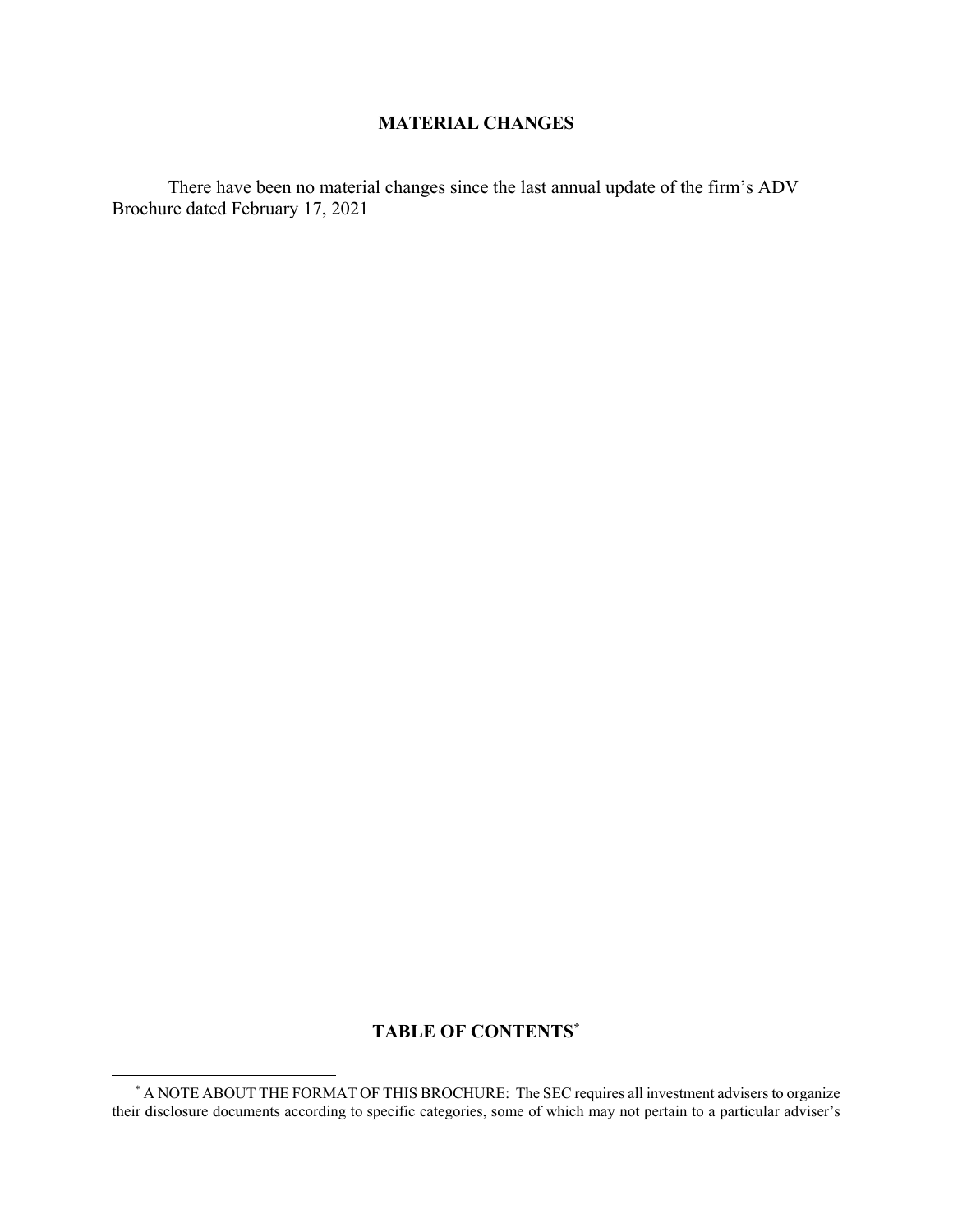| A.          |                                                     |                                                       |  |  |
|-------------|-----------------------------------------------------|-------------------------------------------------------|--|--|
|             | 1.                                                  |                                                       |  |  |
|             | 2.                                                  |                                                       |  |  |
|             | 3.                                                  |                                                       |  |  |
| <b>B.</b>   |                                                     |                                                       |  |  |
| $C_{\cdot}$ | PERFORMANCE-BASED FEES AND SIDE-BY-SIDE MANAGEMENT3 |                                                       |  |  |
| D.          |                                                     |                                                       |  |  |
| E.          | METHODS OF ANALYSIS, INVESTMENT STRATEGIES          |                                                       |  |  |
| F.          |                                                     |                                                       |  |  |
| G.          |                                                     | OTHER FINANCIAL INDUSTRY ACTIVITIES AND AFFILIATIONS4 |  |  |
| H.          |                                                     | CODE OF ETHICS, PARTICIPATION OR INTEREST IN          |  |  |
| I.          |                                                     |                                                       |  |  |
| J.          |                                                     |                                                       |  |  |
| $K_{\cdot}$ |                                                     |                                                       |  |  |
| L.          |                                                     |                                                       |  |  |
| M.          |                                                     |                                                       |  |  |
| N.          |                                                     |                                                       |  |  |
| O.          |                                                     |                                                       |  |  |

business. Where a required category is not relevant to our business, we list the category and state that it does not apply.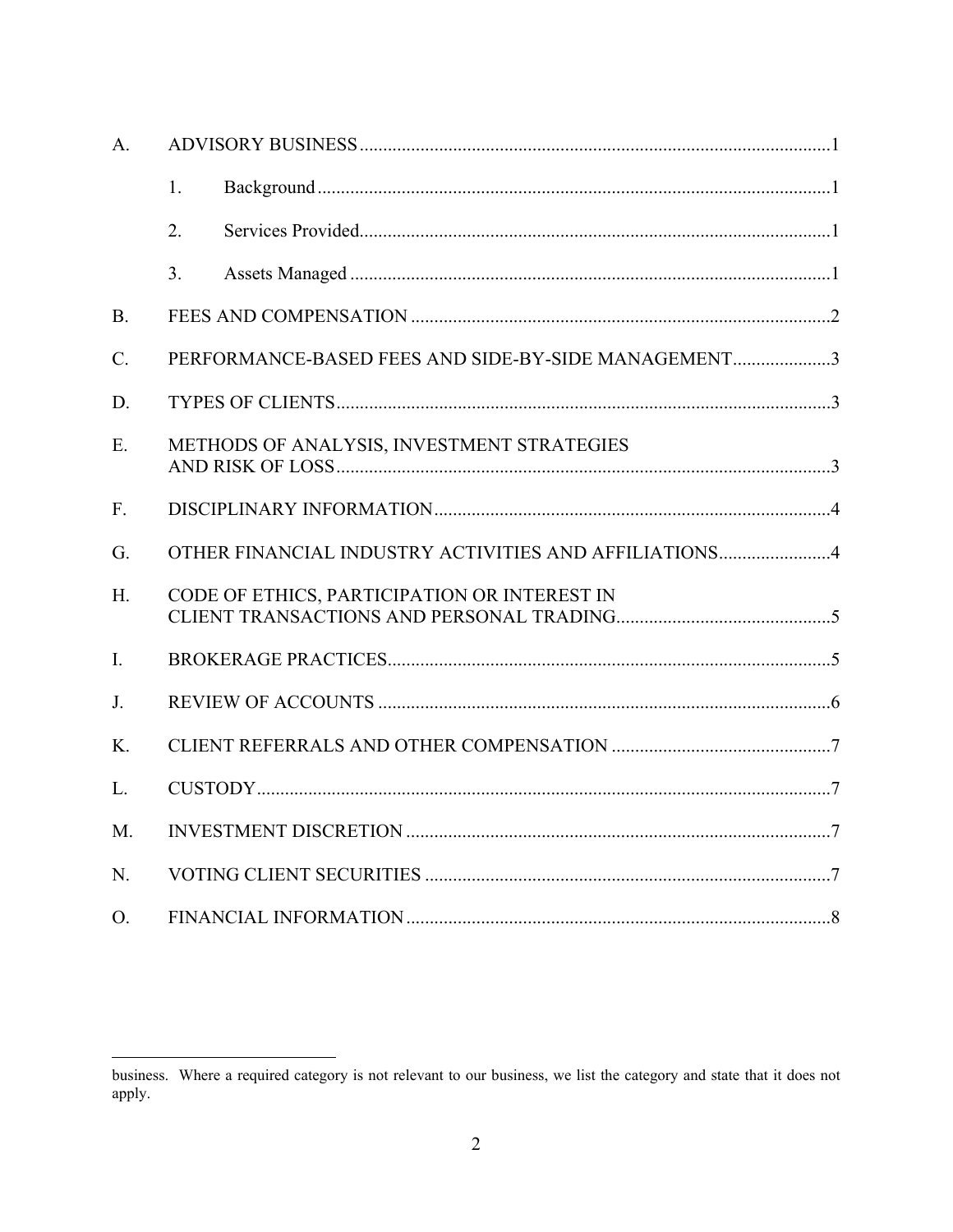#### **A. ADVISORY BUSINESS**

#### **1. Background**

Founded in 2008, The Ithaka Group, LLC ("Ithaka") is an independent SEC registered investment management company focused on investing clients' money in high-quality growth companies. Ithaka is headquartered in Bethesda, Maryland. The principal owner of Ithaka is Odysseus Management, LLC. Odysseus Management, LLC is principally owned by Messrs. William Johnson and Scott O'Gorman.

# **2. Services Provided**

We provide continuous investment advisory services to individuals, entities and institutions for assets placed under our supervision. Investment advice is provided on a discretionary basis, where the client authorizes us to make all investment decisions for the account. You may impose restrictions on investing in certain securities or the number or types of securities. Investment advice is also provided on a non-discretionary basis, where we provide investment advice but do not have the authority to make investment decisions for the account. Our advisory services are tailored to meet your individual needs.

Ithaka also offers advisory and sub-advisory services to SEC registered investment companies. Information concerning these funds, including a description of the services to be provided by and advisory fees payable to Ithaka would be contained in the fund's prospectus or other offering documents.

Ithaka offers a single management style, concentrated growth, which focuses on identifying and owning publicly-listed high-quality growth companies that offer the potential for long-term capital appreciation by investing in publicly owned stocks which have substantial growth potential. Ithaka offers this style across various portfolio styles including US Large Cap Growth, US Small Cap and International Large Cap Growth.

Certain accounts managed by Ithaka participate in wrap fee programs. Ithaka manages these accounts in the same style as other accounts not part of a wrap fee program. The investment advisory service fee paid by such accounts to Ithaka is a portion of the wrap fee charged by the wrap fee program sponsor.

Please refer to Section E. below for more information regarding our portfolio management practices.

#### **3. Assets Managed**

As of the end of 2021, Ithaka had discretionary authority to manage accounts with assets totaling approximately \$855million. Ithaka did not manage any non-discretionary accounts at that time.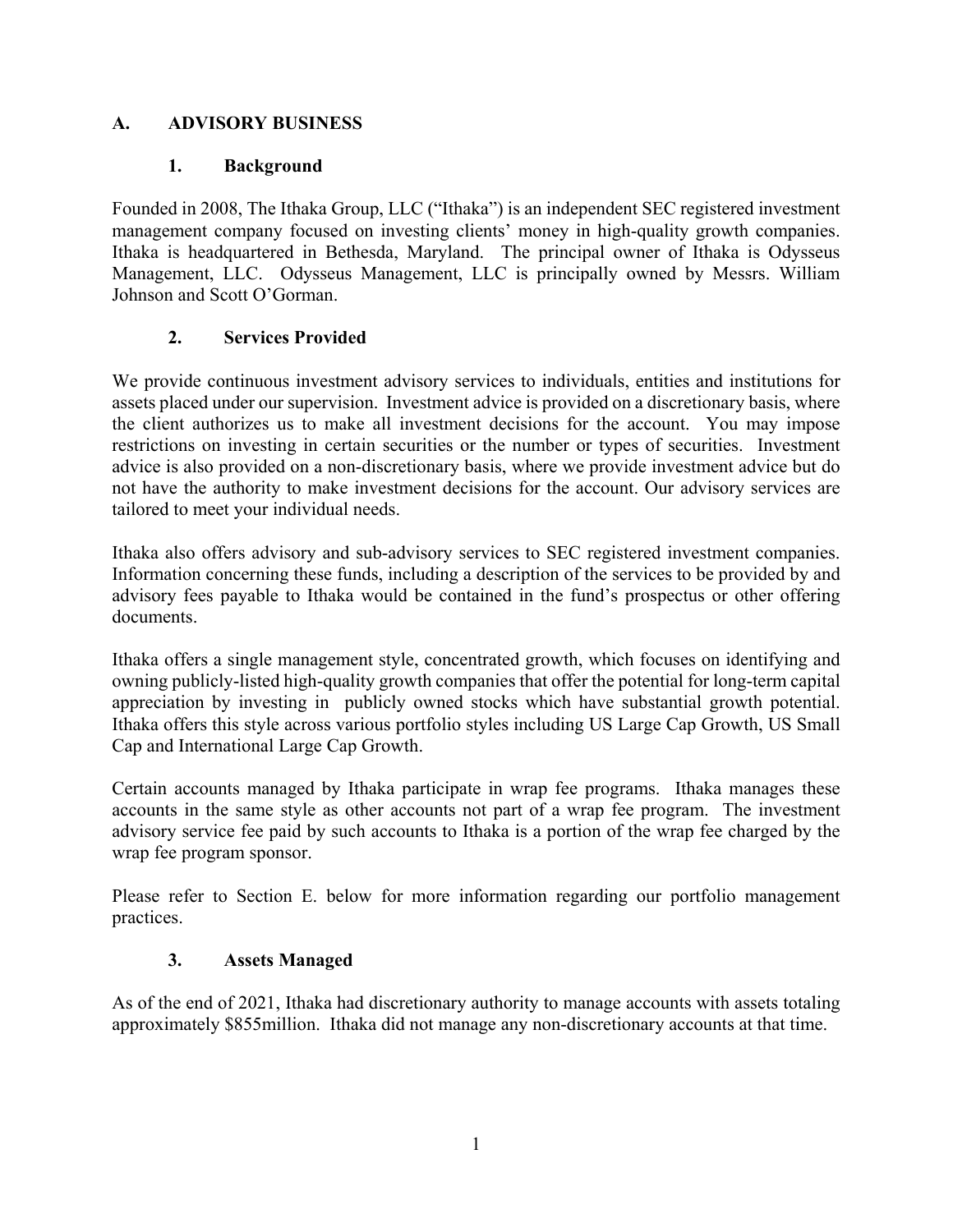#### **B. FEES AND COMPENSATION**

Ithaka generally charges the following advisory fees based on a percentage of assets under management:

| Assets under management            | Annual Fee $(\% )$ |
|------------------------------------|--------------------|
| The first \$10 million             | $0.70\%$           |
| The next \$15 million              | $0.60\%$           |
| The next \$75 million, and         | $0.50\%$           |
| Amounts in excess of \$100 million | Negotiable         |

Fees may differ from the schedule above due to particular circumstances of the client or as otherwise negotiated with particular clients. As a result of this practice, Ithaka may charge different fees to different clients receiving the same services. Fees for non-discretionary accounts are also based on the accounts' assets under management, but are separately negotiated per nondiscretionary account. Clients should note that advisory services similar to those rendered by Ithaka may be available from other registered investment advisers for lower fees.

The fee for sub-advisory services provided to Ithaka's SEC-registered investment company client consists of two components – a management fee based on assets under management and a performance-related fee. (See Section C. Performance-Based Fees and Side-by-Side Management, below.)

Unless otherwise negotiated, fees are charged quarterly, in advance, by applying one-fourth of the annual fee to the account's asset value at the close of business of the last business day of the prior calendar quarter. The valuation is conducted by Ithaka's internal portfolio accounting system, Advent Software.

Ithaka sends invoices for fees to the client detailing the account value on which the fee is based, the agreed upon percentage fee(s), the method of calculating the fee and the amount due. In accordance with the instructions of the client, Ithaka will also send a copy of the invoice to the custodian of the account.

An Ithaka advisory agreement may be terminated by the client at any time by delivering a written notice of termination to us. Ithaka may also terminate an advisory agreement thirty (30) days after delivering a written notice of termination to the client. If a client terminates an advisory agreement within five business days after entering into the agreement, all prepaid fees will be returned. If, at any other time, the client terminates an advisory agreement prior to the end of a calendar quarter, Ithaka will return to the client, pro rata, based on the number of days remaining in the billing period, any unearned, pre-paid fees.

Please note that in addition to the advisory fees discussed in this section, clients are also responsible for the costs of custody, and brokerage commissions, markups, markdowns, and other sales charges and transaction fees resulting from transactions in their managed accounts. (Please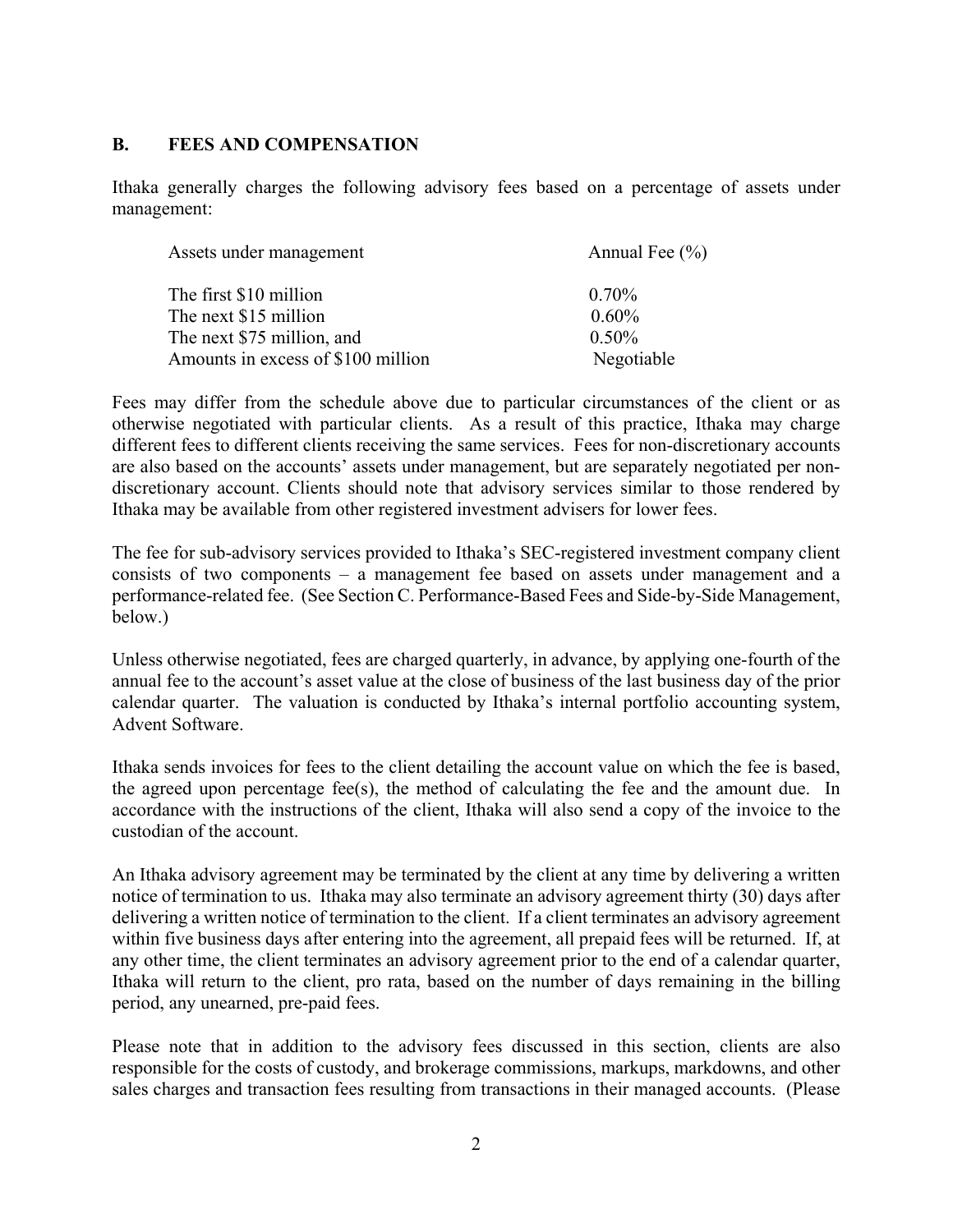refer to Section I. below for more information regarding our brokerage practices.) All fees paid to Ithaka for investment advisory services are separate and distinct from these fees.

#### **C. PERFORMANCE-BASED FEES AND SIDE-BY-SIDE MANAGEMENT**

As identified in Section B, Fees and Compensation, Ithaka, from its SEC-registered investment company client (the "fund"), receives a performance fee, known as a "fulcrum fee," which is added/subtracted from the base fee based on the performance of the fund relative to the Russell 1000 Growth Index. As such, it is possible that Ithaka may receive a performance fee even though the performance of both the fund and the index is negative. Ithaka's supervised persons manage both the fund that is charged a performance-based fee and accounts that are charged an asset-based fee. Ithaka's employees and supervised persons may also buy or sell for their personal accounts shares of the fund.

Although accounts are managed in the same management style, performance-based arrangements may create an incentive for Ithaka to recommend investments that are more risky or speculative than those that would be recommended under a different fee arrangement. Performance-based arrangements also create an incentive to favor accounts for which Ithaka receives a performancebased fee, i.e., higher paying accounts over lower paying accounts, in the allocation of investment opportunities.

To address the conflicts of interest associated with the allocation of trading and investment opportunities, Ithaka has adopted policies and procedures regarding the allocation of securities recommendations and other investment opportunities among various client accounts, including those in which Ithaka employees have financial interests, with a view toward making such allocations on a fair and equitable basis over time. See Section I. below.

# **D. TYPES OF CLIENTS**

Ithaka provides its investment advisory services to individuals, SEC registered investment companies, pension and profit sharing plans, trusts, estates, charitable organizations, and corporations.

Our minimum account size is \$500,000 for managed accounts. The minimum account size for accounts that participate in a wrap fee program, see Section A.2. above, is \$100,000. Special considerations may justify acceptance of smaller accounts or rejection of larger accounts.

#### **E. METHODS OF ANALYSIS, INVESTMENT STRATEGIES AND RISK OF LOSS**

The methods of analysis we use to manage accounts are primarily fundamental. Ithaka reviews, among other things, financial newspapers and magazines, company press releases, annual reports, prospectuses and other SEC filings, company websites, and third-party research and will typically speak with management and investor relations departments for companies in which it invests or is considering investing.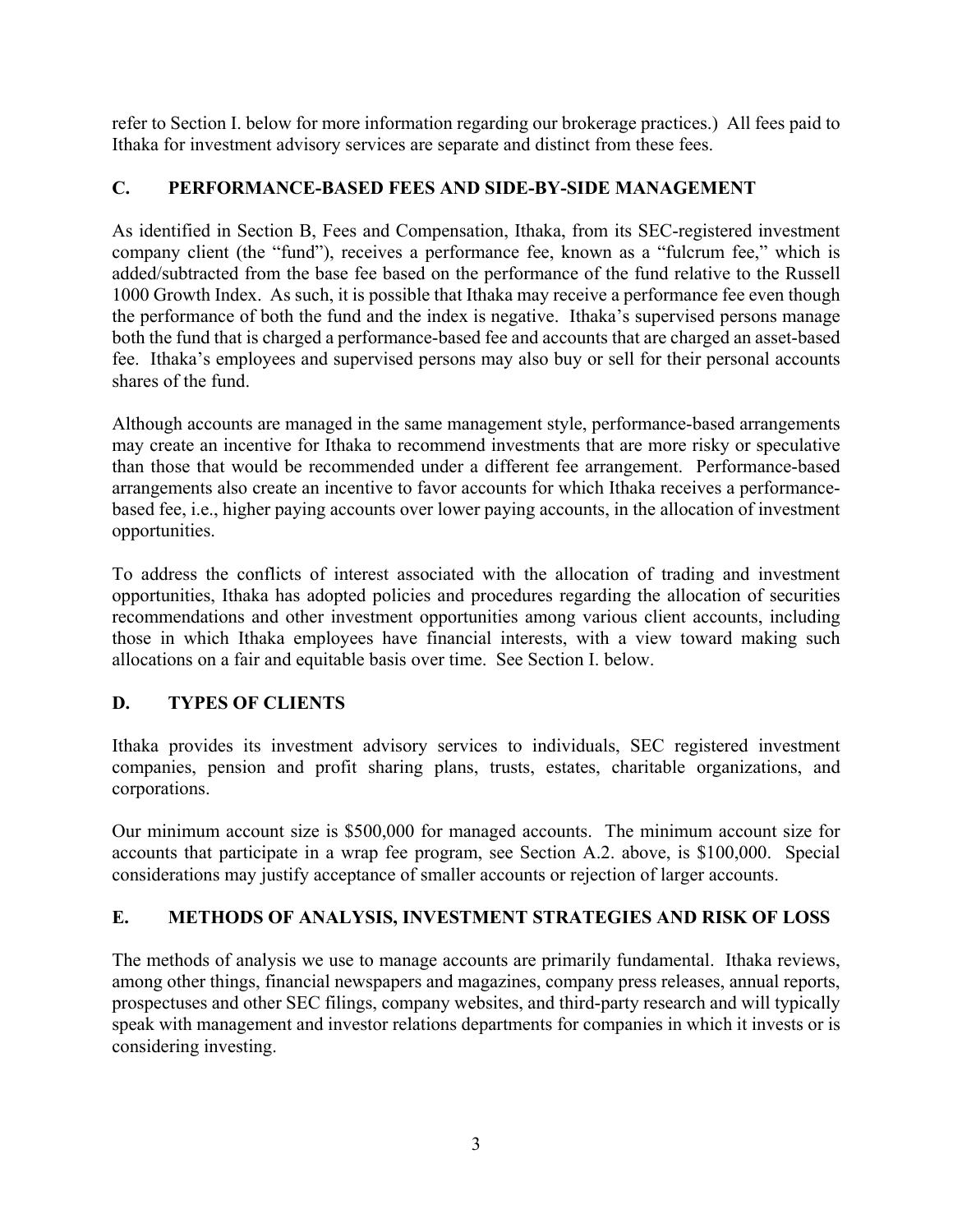Our primary investment strategy is to seek long-term capital appreciation by investing in large, mid and small capitalization stocks which have substantial growth potential. Ithaka seeks companies which possess characteristics that foster the creation of long-term value, such as prospects of continued strong cash flow, substantial market opportunities due to secular trends; sustainable competitive advantages; and managers with operating skills who are focused on creating shareholder value. Our long-term holding seeks to achieve low investment turnover and low transaction costs. We offer this management style across multiple equity classes including US Large Cap Growth, US Small Cap Growth, and International Large Cap Growth.

- The US Large Cap Growth portfolio owns up to 35 holdings. The portfolio's characteristics typically include low turnover, a weighted-average market capitalization similar to its benchmark index and a median market capitalization greater than its benchmark index. While the portfolio predominantly invests in U.S. companies, up to 10% of the portfolio can be invested in foreign companies that have U.S.-listed ADR's traded on U.S. stock exchanges.
- The US Small Cap Growth portfolio owns up to 35 holdings. The market capitalization of any holding is typically between \$1 billion and \$6 billion at the inception of the position. **Up to 20% of the portfolio can be invested in holdings outside of this range.**

The International Large Cap Growth portfolio owns up to 35 holdings. . The portfolio focuses on mid- and large-capitalization companies headquartered in the 21 developed countries represented in the MSCI EAFE Index, which excludes the U.S. Up to 25% of the portfolio can be invested in other countries. The MSCI EAFE Index is a stock market index that is designed to measure the equity market performance of developed markets outside of the U.S. & Canada.

Investing in securities involves risk of loss which clients should be prepared to bear. Our past performance is not a guarantee of future results. Certain market and economic risks exist that may adversely affect an account's performance that could result in capital loss in that client's account, including stock market risk (fluctuation of the value of securities), industry risk (investments concentrated in one industry or group of industries), and managed portfolio risk (manager's choice of specific securities).

# **F. DISCIPLINARY INFORMATION**

Neither Ithaka nor its employees have any disciplinary events to report.

#### **G. OTHER FINANCIAL INDUSTRY ACTIVITIES AND AFFILIATIONS**

Neither Ithaka nor its employees have any other financial industry activities or affiliations. As such, this item does not pertain to Ithaka's business.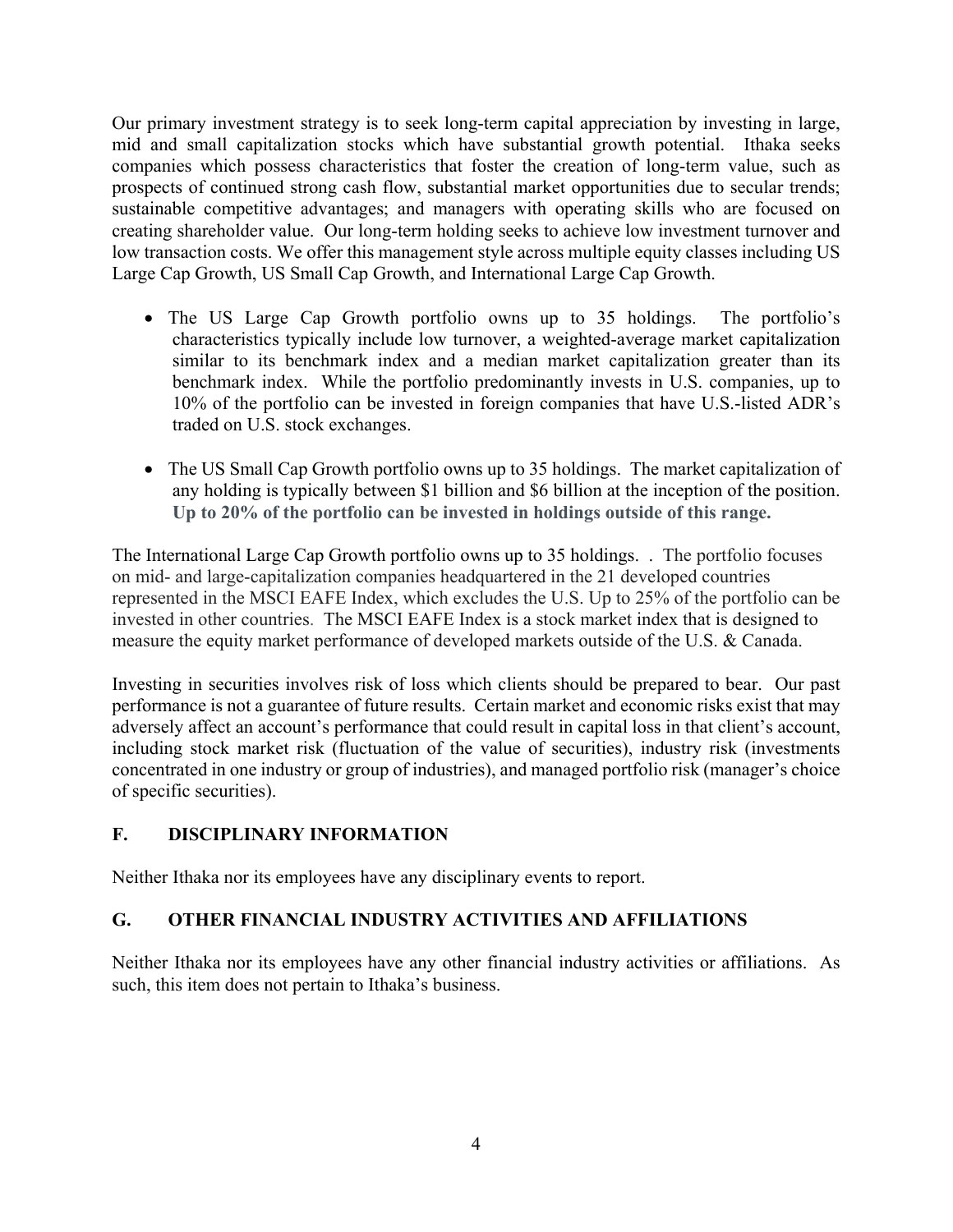#### **H. CODE OF ETHICS, PARTICIPATION OR INTEREST IN CLIENT TRANSACTIONS AND PERSONAL TRADING**

Ithaka has adopted a Code of Ethics expressing the firm's commitment to ethical conduct. Ithaka does not buy or sell securities for its own account, but does manage client accounts owned by Ithaka employees. Ithaka's employees and supervised persons may buy or sell for their personal accounts the same securities held in client accounts as well as shares of the SEC registered investment company managed by Ithaka. However, the Firm's employees and supervised persons are generally prohibited from entering into securities transactions in securities during the time Ithaka is considering purchasing or selling the same or similar securities for an advisory client. Ithaka's Code of Ethics includes other restrictions on personal trading designed to protect client interests. On a quarterly and annual basis, supervised persons must report their personal securities trades to the Chief Compliance Officer. Any individual who fails to comply with the Code of Ethics may be subject to discipline. Ithaka will provide a complete copy of its Code of Ethics to any client or prospective client upon request.

Ithaka has adopted policies and procedures regarding the allocation of securities recommendations and other investment opportunities among various client accounts, including those in which Ithaka employees have financial interests, with a view toward making such allocations on a fair and equitable basis over time. See Section I. below.

#### **I. BROKERAGE PRACTICES**

When we have investment discretion, we are generally authorized to make all investment decisions (e.g., the amount and type of securities to be bought or sold) and to direct the execution of all transactions (e.g., the broker-dealer to be used and the commission rate to be paid) for the client's account (subject to the investment objectives, guidelines and restrictions applicable to the account) without consulting with the client in connection with each transaction.

For those clients who grant us discretion to select brokers or dealers, we seek to obtain quality execution for security transactions through brokers and dealers. The primary consideration in the execution of all portfolio transactions is prompt execution of orders in an efficient manner at as favorable a price as possible under the circumstances. In selecting broker-dealers and negotiating commissions, we may consider a variety of factors including, among others, the price of the security, the quality of execution and liquidity services provided by the broker-dealer, the brokerdealer's ability to obtain a timely execution, the size and difficulty of the order, the reliability, efficiency, accuracy and integrity of the broker-dealer's general execution and operational capabilities, and the broker-dealer's financial condition.

In certain circumstances, clients may make their own arrangements with a broker or dealer (known as "directed brokerage"). When a client provides us written instruction to direct transactions for its account to a specific broker-dealer, we will treat the client's direction as a decision by the client to withhold, to the extent of the direction, the discretion that we would otherwise have in selecting the broker-dealers to effect transactions and in negotiating commission for the client's account.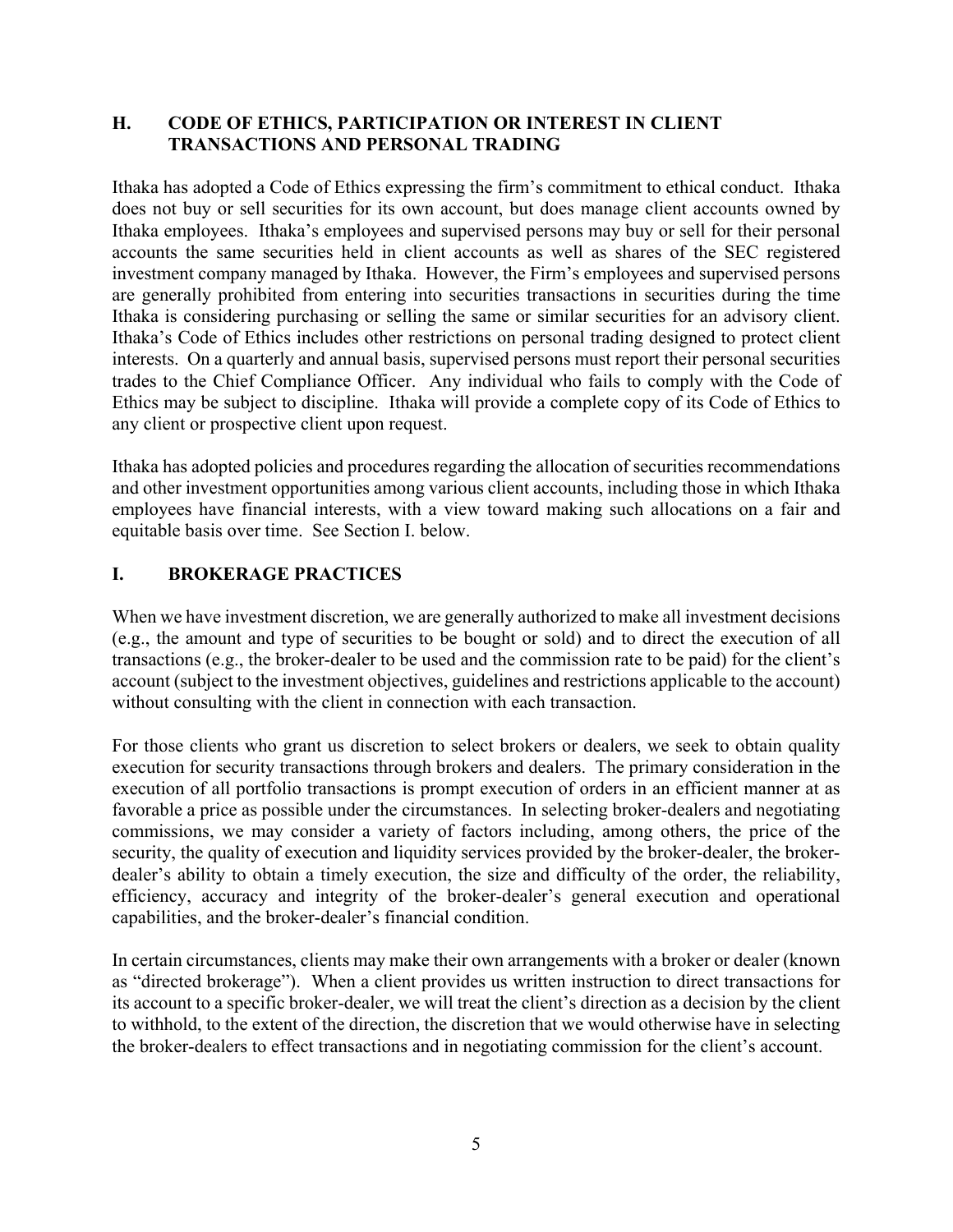As a result, the client may be foregoing any benefit from savings on execution costs that we could obtain as a result of negotiating the commission or aggregating (as discussed below) transactions with other clients. Such client may pay higher commissions than clients who have not directed us to execute transactions through a specific broker or dealer. Such client may also not receive the most favorable available price with respect to certain transactions effected for the client's account.

Clients directing brokerage to a particular broker-dealer have the responsibility of determining whether the commissions, executions, clearance and settlement capabilities and fees for custodial or other services provided to the client by that broker-dealer are appropriate. We expect custodial and brokerage firms to meet minimum requirements for operational efficiency and therefore reserve the right to not accept a designated broker-dealer.

Ithaka as a matter of practice does not receive soft-dollar benefits or pay for research, researchrelated products or other services obtained from broker-dealers, or third parties, on a soft-dollar commission basis.

For those clients who grant us discretion to select brokers or dealers, we may aggregate orders for two or more clients into larger blocks in order to improve the quality of execution. In determining whether an account will participate in the purchase or sale of a security, we will consider, among other things, the investment objectives, policies and strategies of the account, the appropriateness of the investment to the account's time horizon and risk objectives, the existing levels of ownership of the investment and similar securities, and the immediate availability of cash or buying power to fund the investment. Ithaka is not obligated to place all transactions on an aggregated basis, and in determining whether or not to aggregate orders, Ithaka relies on the judgment of the trading desk as to what course of action is likely to be fair and in the best interests of the relevant accounts on an overall basis. Client accounts for which orders are aggregated shall receive the average price of the transaction, which could be higher or lower than the price that would otherwise be paid by a client absent aggregation. Any transaction costs incurred are shared pro rata based on each client's participation in the transaction.

#### **J. REVIEW OF ACCOUNTS**

Each discretionary account is assigned to a portfolio manager and is reviewed on a quarterly basis. Accounts are reviewed for portfolio investment actions, security weightings and adherence to client guidelines or limitations.

Each client receives a written quarterly statement of his or her account, which includes, among other things, securities, quantity, and end of quarter value. In addition, a statement of realized gains/losses is provided annually. Additional client reporting may be available upon the client's request.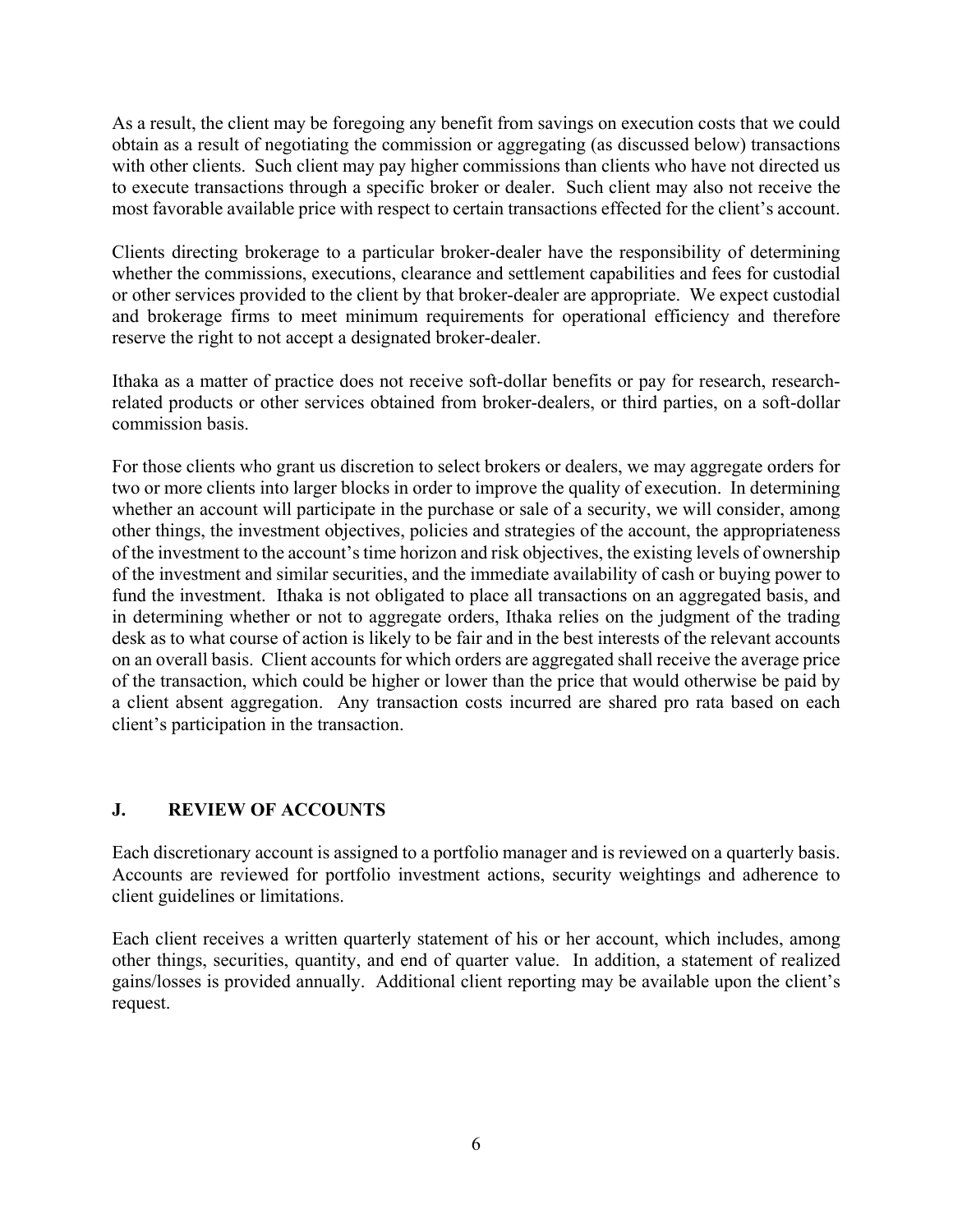#### **K. CLIENT REFERRALS AND OTHER COMPENSATION**

Ithaka may enter into written referral agreements with third parties by which the third party may, from time to time, refer clients that may establish accounts and enter into advisory relationships with us. In such circumstances, we agree to pay the third party a referral fee equal to a percentage of fees received by us from the referred client. The fee to be paid by Ithaka will be borne entirely by us and there will be no additional fee, cost or expense to the referred client resulting from the referral agreement. Ithaka makes disclosure of such referral arrangement, if any, to the client before entering into an advisory agreement.

#### **L. CUSTODY**

Ithaka does not have custody of client assets. Clients select their own custodian. Clients should carefully review account statements received directly from the custodian. We also urge clients to compare the Ithaka statement with their custodians' account statement.

#### **M. INVESTMENT DISCRETION**

Ithaka's investment advice is provided on a discretionary basis. See Section I. above. Before we can assume discretionary authority to manage your account, you will enter into a written agreement with us giving Ithaka power to make purchase and sale decisions for your account, and a client may specify in writing any investment guidelines or restrictions pertaining to their accounts.

Ithaka also provides investment advice on a non-discretionary basis.

# **N. VOTING CLIENT SECURITIES**

Ithaka accepts authority to vote proxies with respect to securities owned by clients.

Upon opening an account with Ithaka, clients are given the option to delegate proxy voting discretion to Ithaka by completing the appropriate documents. Ithaka does not generally accept any subsequent directions on matters presented to shareholders for a vote, regardless of whether such subsequent directions are from the client or a third party. We view the delegation of discretionary voting authority as an "all or nothing" choice for our clients.

It is Ithaka's policy to vote client shares in conformity with a neutral third-party, Broadridge's ProxyEdge platform using the Social Environmental Template recommendations, in order to limit conflict of interest issues between Ithaka and its clients. Broadridge issues recommendations based on its analysis of voting trends of the top funds in the U.S. (based on assets under management) that are committed to environmentally sustainable investment strategies

Upon a client's request, Ithaka will provide such client a copy of Ithaka's proxy voting procedures and Broadridge's proxy voting guidelines. Clients may also request a copy of Ithaka's voting records for their individual accounts. Any proxy requests or questions may be sent to operations@ithakagroup.com or to the address on the cover of this brochure, attention Operations Department.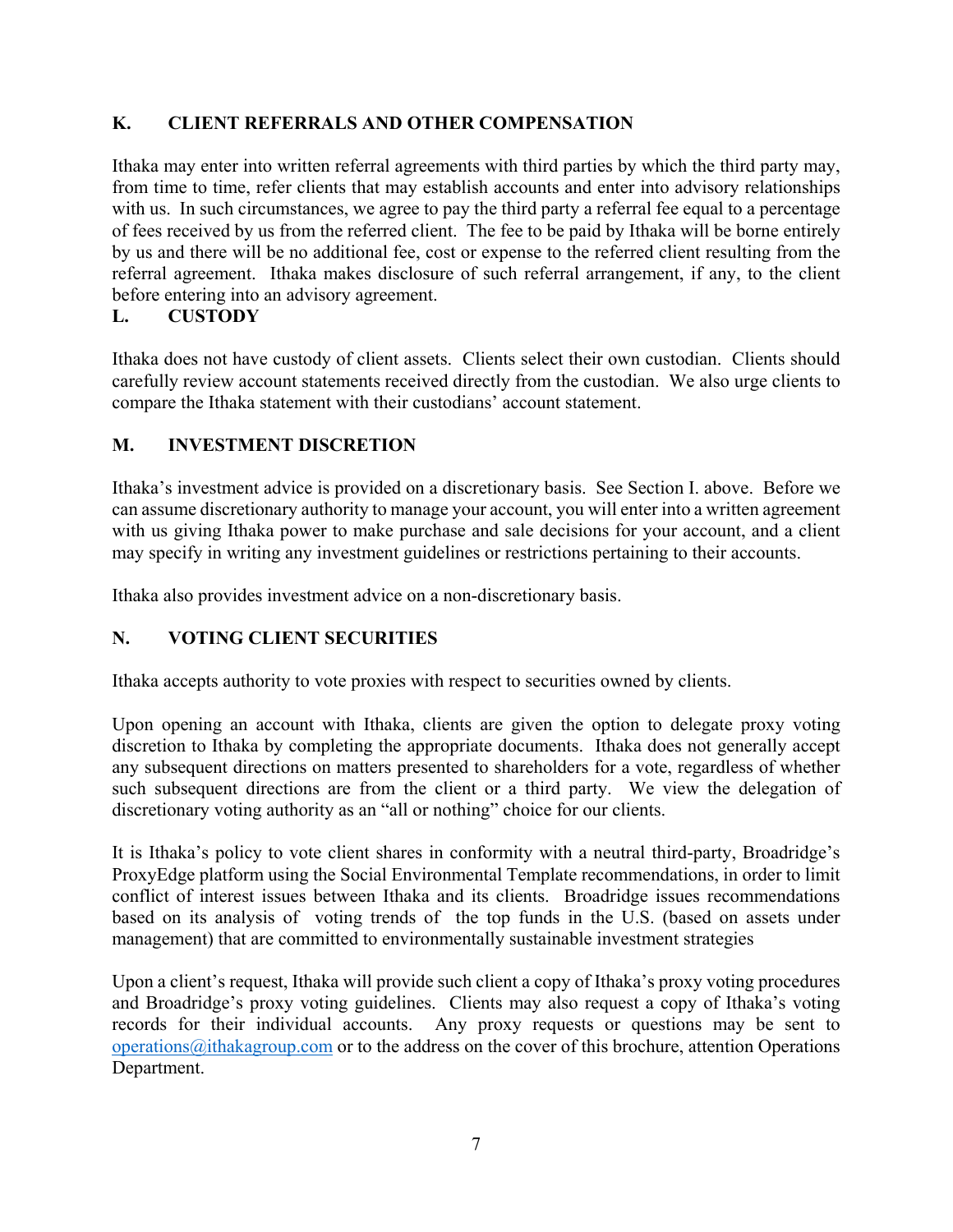# **O. FINANCIAL INFORMATION**

Ithaka does not have any financial conditions that are reasonably likely to impair its ability to meet contractual commitments to clients.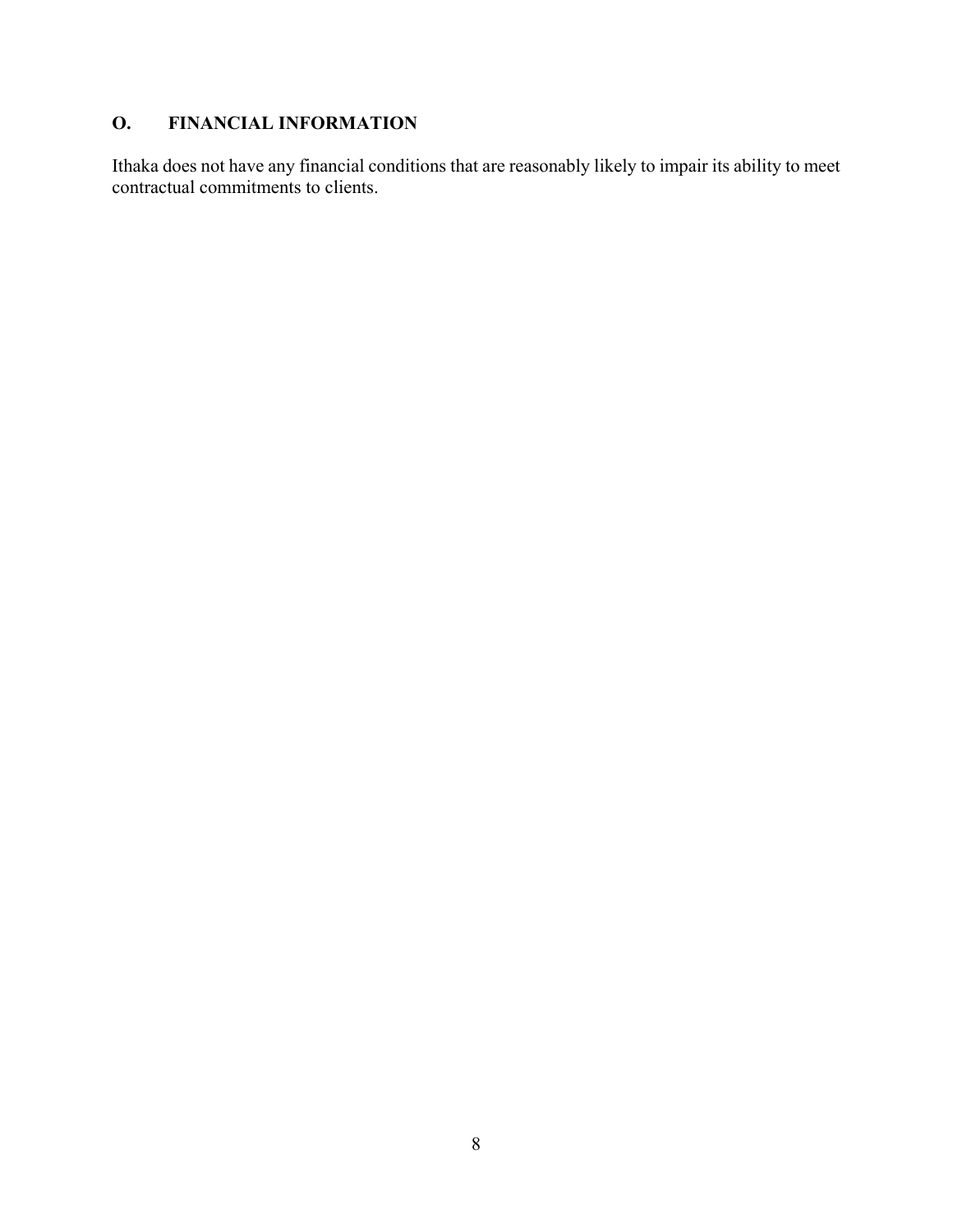Brochure Supplement for

William L. Johnson Scott O'Gorman Andrew J. Colyer

**The Ithaka Group, LLC 3 Bethesda Metro Center Suite 810 Bethesda, Maryland 20814 Tel 240.395.5000 www.ithakagroup.com**

This brochure supplement was last updated on February 17, 2022

This brochure supplement provides information about the above listed individuals that supplements The Ithaka Group, LLC's ("Ithaka") brochure. You should have received a copy of that brochure. Please contact the President, Mr. Scott O'Gorman, if you did not receive Ithaka's brochure or if you have any questions about the contents of this supplement.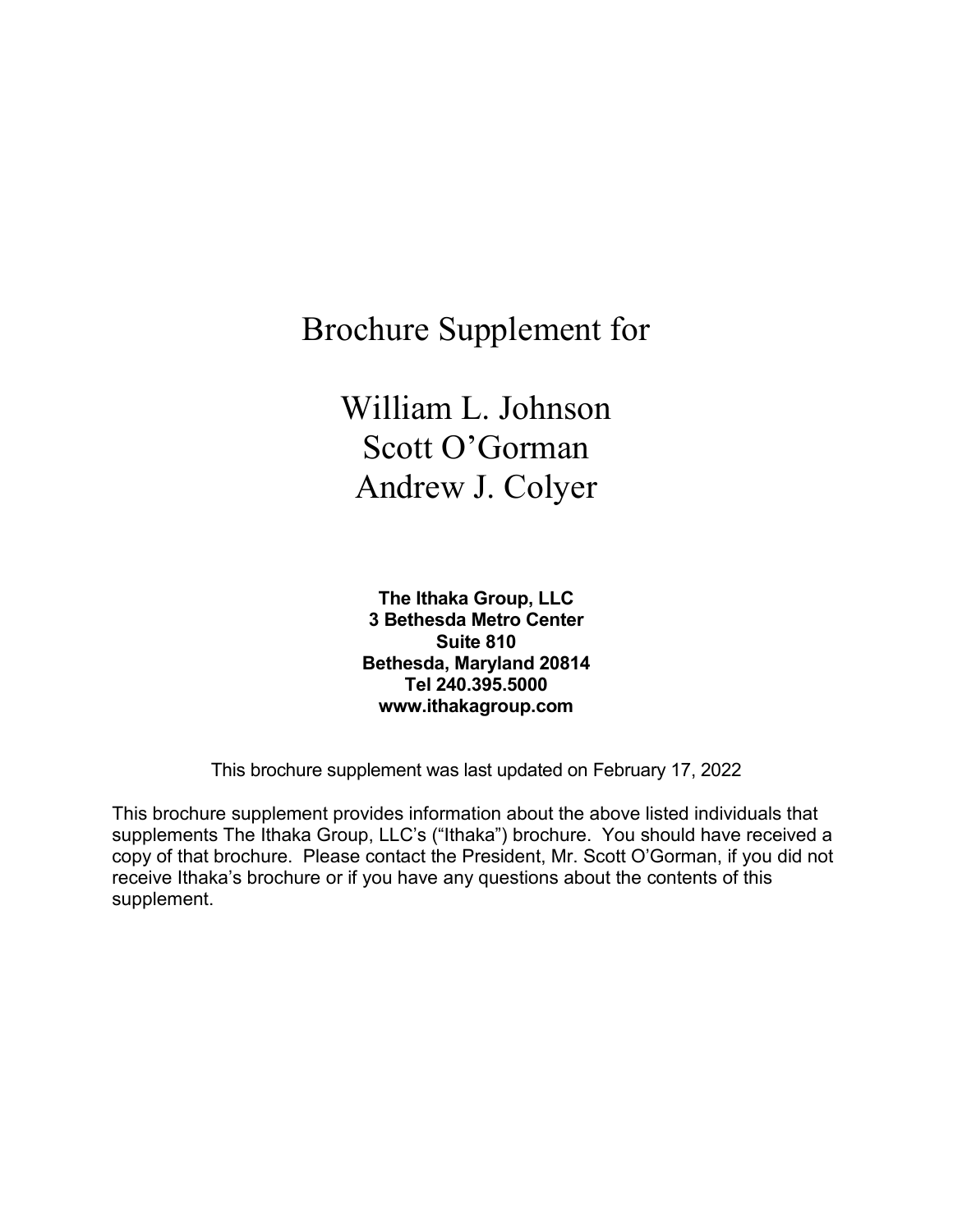# **William Johnson, CEO, co-CIO, Portfolio Manager**

# **Educational Background and Business Experience.**

Born: 1952

Formal Education:

• B.A. (Political Science), DePauw University, 1974.

Recent Business Experience:

- CEO, co-CIO and Portfolio Manager, The Ithaka Group, LLC, from June 2018 to present;
- CEO, CIO and Portfolio Manager, The Ithaka Group, LLC, from February 2008 to June 2018
- Managing Director and Senior Portfolio Manager, Sands Capital Management, LLC, from November 2005 to December 2007;
- Senior Vice-President and Senior Portfolio Manager, Sands Capital Management, LP, from April 2005 to November 2005;
- Senior Vice-President and Senior Portfolio Manager, Sands Capital Management, Inc., from February 1992 to March 2005.

# **Disciplinary Information**

None.

# **Other Business Activities**

None.

# **Additional Compensation**

None.

# **Supervision**

Mr. Johnson's advisory activities are monitored via periodic meetings of Ithaka's portfolio managers and staff, and through periodic discussions with Ithaka's other portfolio manager, Mr. Scott O'Gorman. Mr. Johnson's advisory activities are also supervised in accordance with the Ithaka's compliance procedures by the Chief Compliance Officer, Mr. Robert Katzen. Mr. Katzen may be reached at 240.395.5000.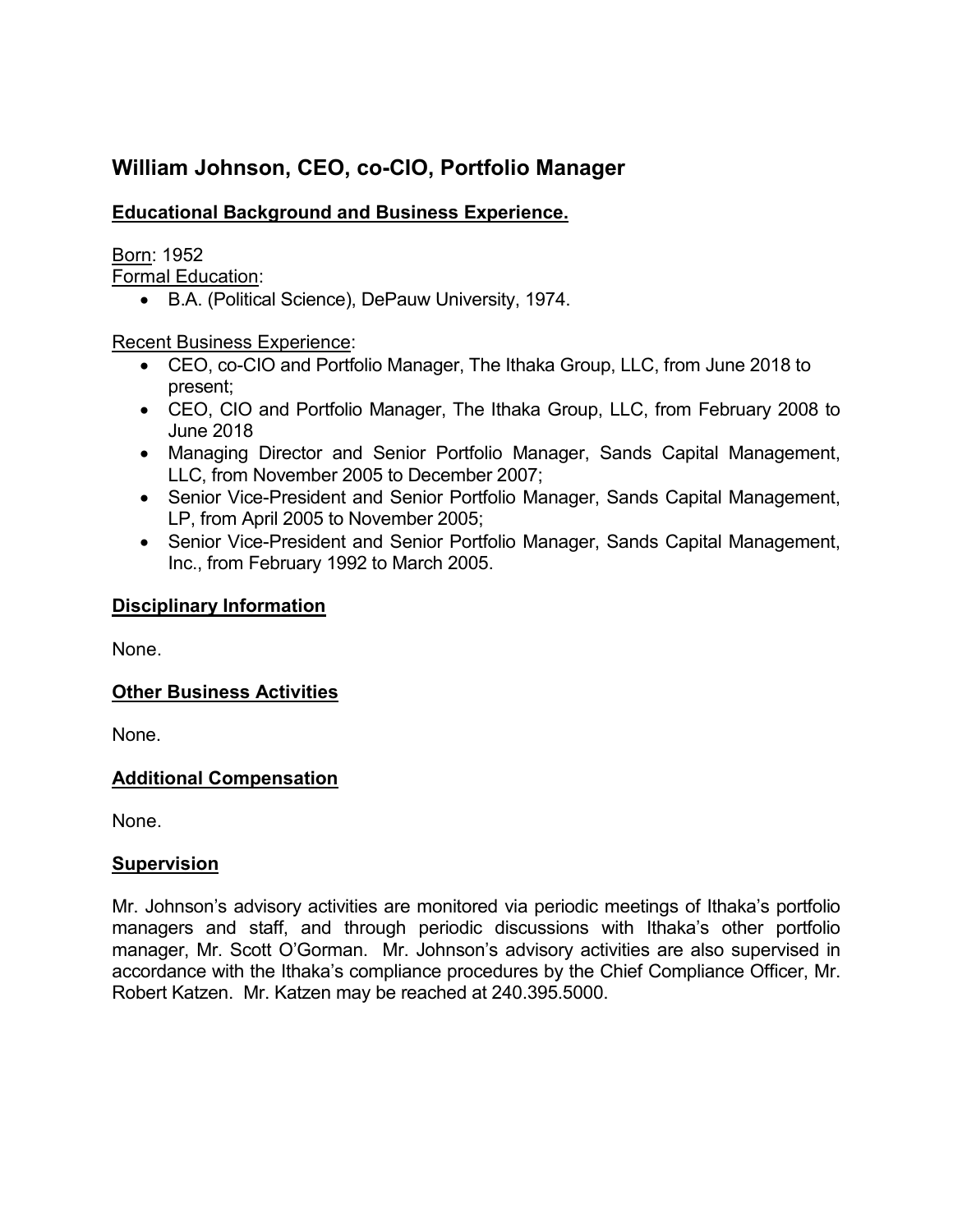# **Scott O'Gorman, CFA, President, co-CIO, Portfolio Manager**

# **Educational Background and Business Experience.**

Born: 1961 Formal Education:

- MBA, Columbia University, 1989;
- B.A. (Economics), Yale University, 1983.

#### Recent Business Experience:

- President, co-CIO, Portfolio Manager, The Ithaka Group, LLC, from June 2018 to present;
- President, Portfolio Manager, The Ithaka Group, LLC, from May 2008 to June 2018;
- Chief Operating Officer, The Ithaka Group, LLC, from September 2009 to May 2010, and September 2013 to present
- Managing Director, Sands Capital Management, LLC, from August 1999 to December 2007.

#### **Disciplinary Information**

None.

#### **Other Business Activities**

None.

# **Additional Compensation**

None.

#### **Supervision**

Mr. O'Gorman's advisory activities are monitored via periodic meetings of Ithaka's portfolio managers and staff, and through periodic discussions with Ithaka's other portfolio manager, Mr. William Johnson. Mr. O'Gorman's advisory activities are also supervised in accordance with the Ithaka's compliance procedures by the Chief Compliance Officer, Mr. Robert Katzen. Mr. Katzen may be reached at 240.395.5000.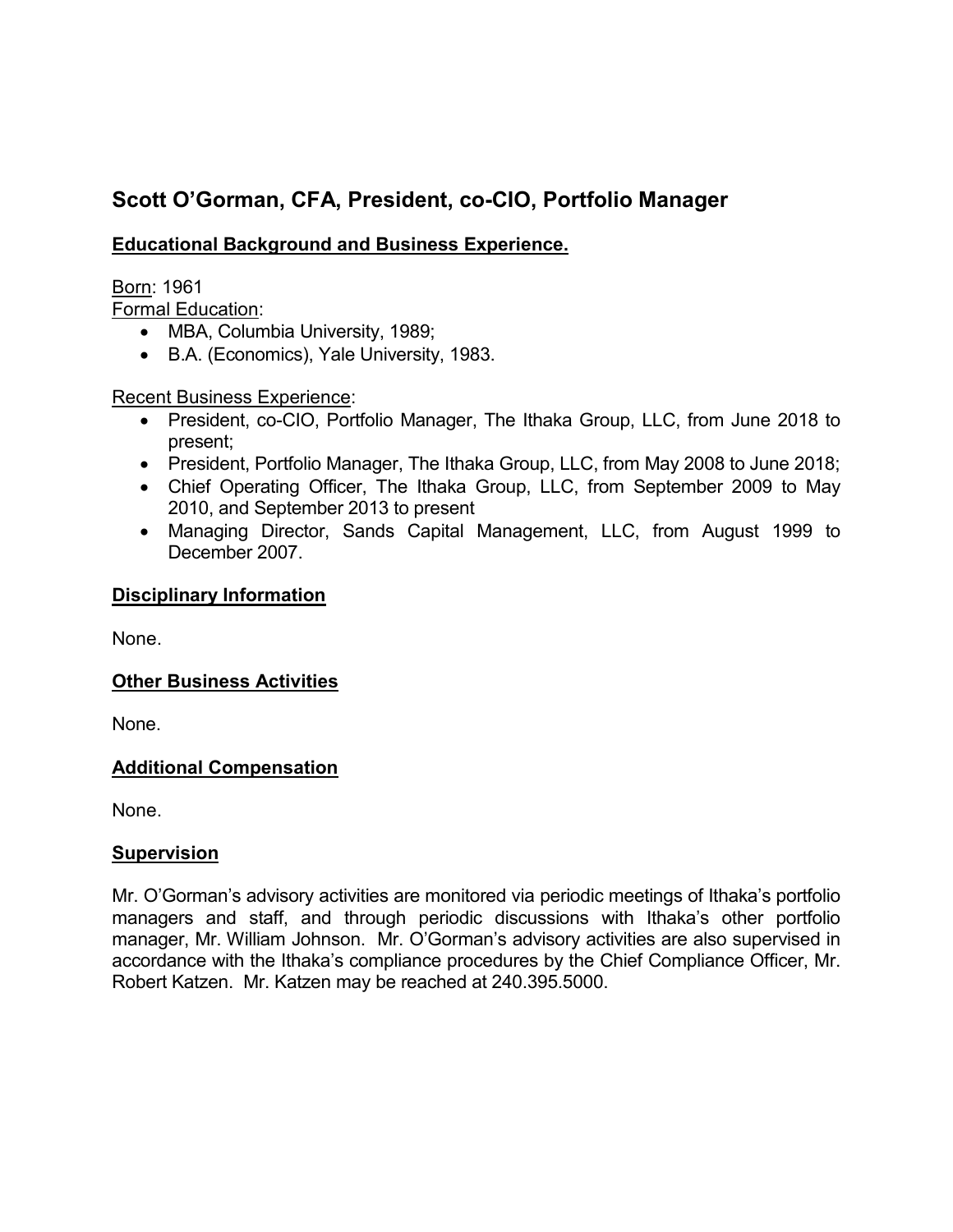# **Andrew J. Colyer, CFA, Director of Research, Portfolio Manager**

# **Educational Background and Business Experience.**

# Born: 1966

Formal Education:

- MBA, University of Virginia, 1994;
- B.A. (Economics), University of Maryland, Baltimore County, 1989.

# Recent Business Experience:

- Director of Research, Portfolio Manager , The Ithaka Group, LLC, December 2018 to present;
- Vice-President and Director of Research, The Ithaka Group, LLC, from May 2008 to December 2018;
- Research Analyst, Sands Capital Management, LLC, from June 2004 to December 2007.

# **Disciplinary Information**

None.

# **Other Business Activities**

None.

# **Additional Compensation**

None.

#### **Supervision**

Mr. Colyer's advisory activities are monitored via periodic meetings of Ithaka's portfolio managers and staff, and through periodic discussions with Ithaka's portfolio manager, Mr. Scott O'Gorman. Mr. Colyer's advisory activities are also supervised in accordance with the Ithaka's compliance procedures by the Chief Compliance Officer, Mr. Robert Katzen. Mr. Katzen may be reached at 240.395.5000.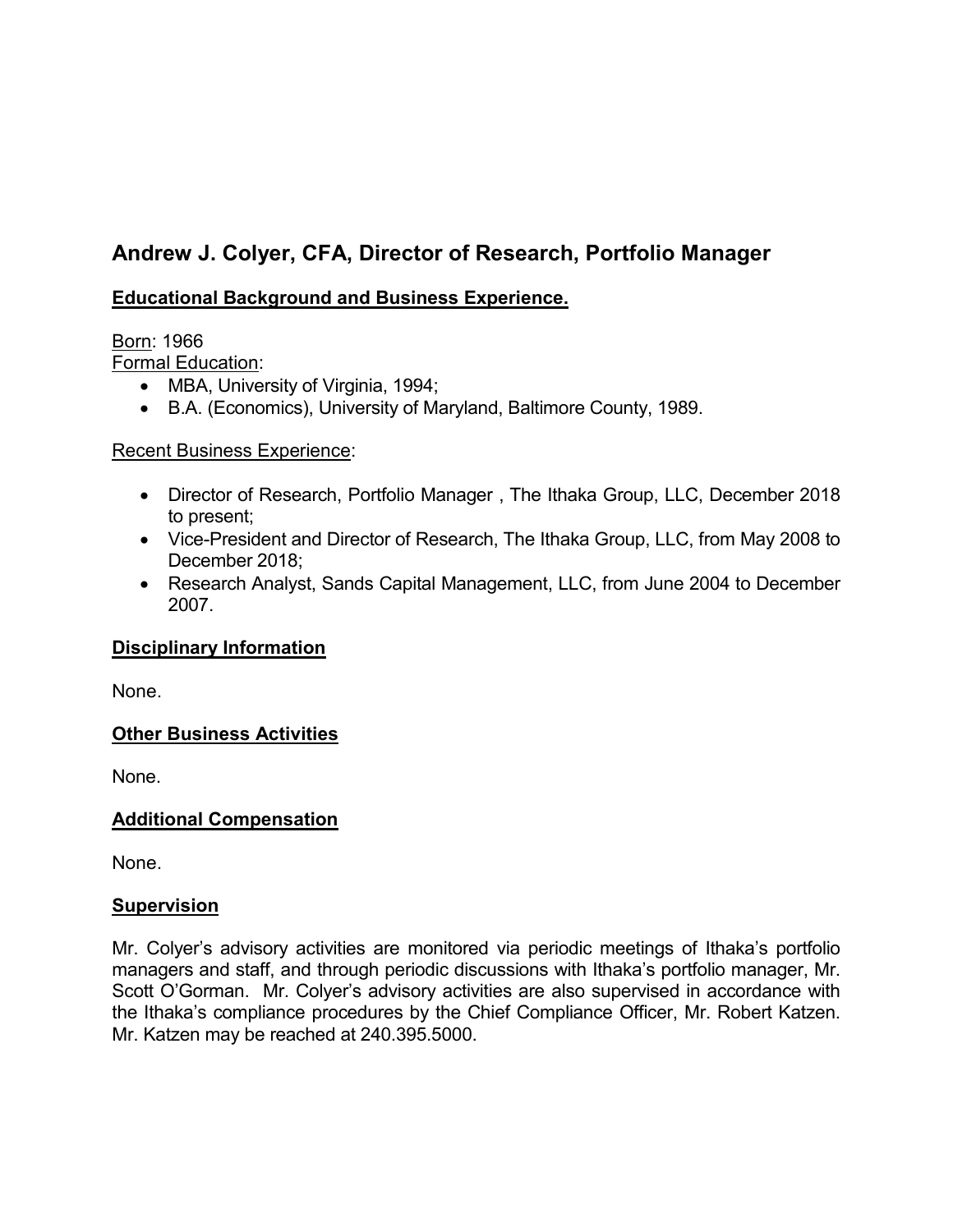the ithaka group Rev. 02/21/21

| <b>FACTS</b>                                                         | <b>WHAT DOES The Ithaka Group, LLC</b><br>DO WITH YOUR PERSONAL INFORMATION?                                                                                                                                                                                                                                              |                                                                                             |                             |  |
|----------------------------------------------------------------------|---------------------------------------------------------------------------------------------------------------------------------------------------------------------------------------------------------------------------------------------------------------------------------------------------------------------------|---------------------------------------------------------------------------------------------|-----------------------------|--|
| Why?                                                                 | Financial companies choose how they share your personal information. Federal law gives<br>consumers the right to limit some but not all sharing. Federal law also requires us to tell you<br>how we collect, share, and protect your personal information. Please read this notice carefully to<br>understand what we do. |                                                                                             |                             |  |
| What?                                                                | have with us. This information can include:                                                                                                                                                                                                                                                                               | The types of personal information we collect and share depend on the product or service you |                             |  |
|                                                                      | Social Security number and income<br>п<br>assets and transaction history<br>п<br>investment experience and risk tolerance<br>п<br>When you are no longer our customer, we continue to share your information as described in<br>this notice.                                                                              |                                                                                             |                             |  |
| How?                                                                 | All financial companies need to share customers' personal information to run their everyday<br>business. In the section below, we list the reasons financial companies can share their<br>customers' personal information; the reasons The Ithaka Group, LLC chooses to share and<br>whether you can limit this sharing.  |                                                                                             |                             |  |
|                                                                      | Reasons we can share your personal information                                                                                                                                                                                                                                                                            | Does The Ithaka<br>Group, LLC share?                                                        | Can you limit this sharing? |  |
|                                                                      | For our everyday business purposes-<br>such as to process your transactions, maintain<br>your account(s), respond to court orders and legal<br>investigations, or report to credit bureaus                                                                                                                                | Yes                                                                                         | No                          |  |
| For our marketing purposes-                                          | to offer our products and services to you                                                                                                                                                                                                                                                                                 | No                                                                                          | We do not share             |  |
|                                                                      | For joint marketing with other financial companies                                                                                                                                                                                                                                                                        | No                                                                                          | We do not share             |  |
|                                                                      | For our affiliates' everyday business purposes-<br>information about your transactions and experiences                                                                                                                                                                                                                    | No                                                                                          | We do not share             |  |
|                                                                      | For our affiliates' everyday business purposes-<br>information about your creditworthiness                                                                                                                                                                                                                                | No                                                                                          | We do not share             |  |
|                                                                      | For our affiliates to market to you                                                                                                                                                                                                                                                                                       | No                                                                                          | We do not share             |  |
|                                                                      | For nonaffiliates to market to you                                                                                                                                                                                                                                                                                        | No                                                                                          | We do not share             |  |
| <b>Questions?</b><br>Call 240.395.5000 or go to: www.ithakagroup.com |                                                                                                                                                                                                                                                                                                                           |                                                                                             |                             |  |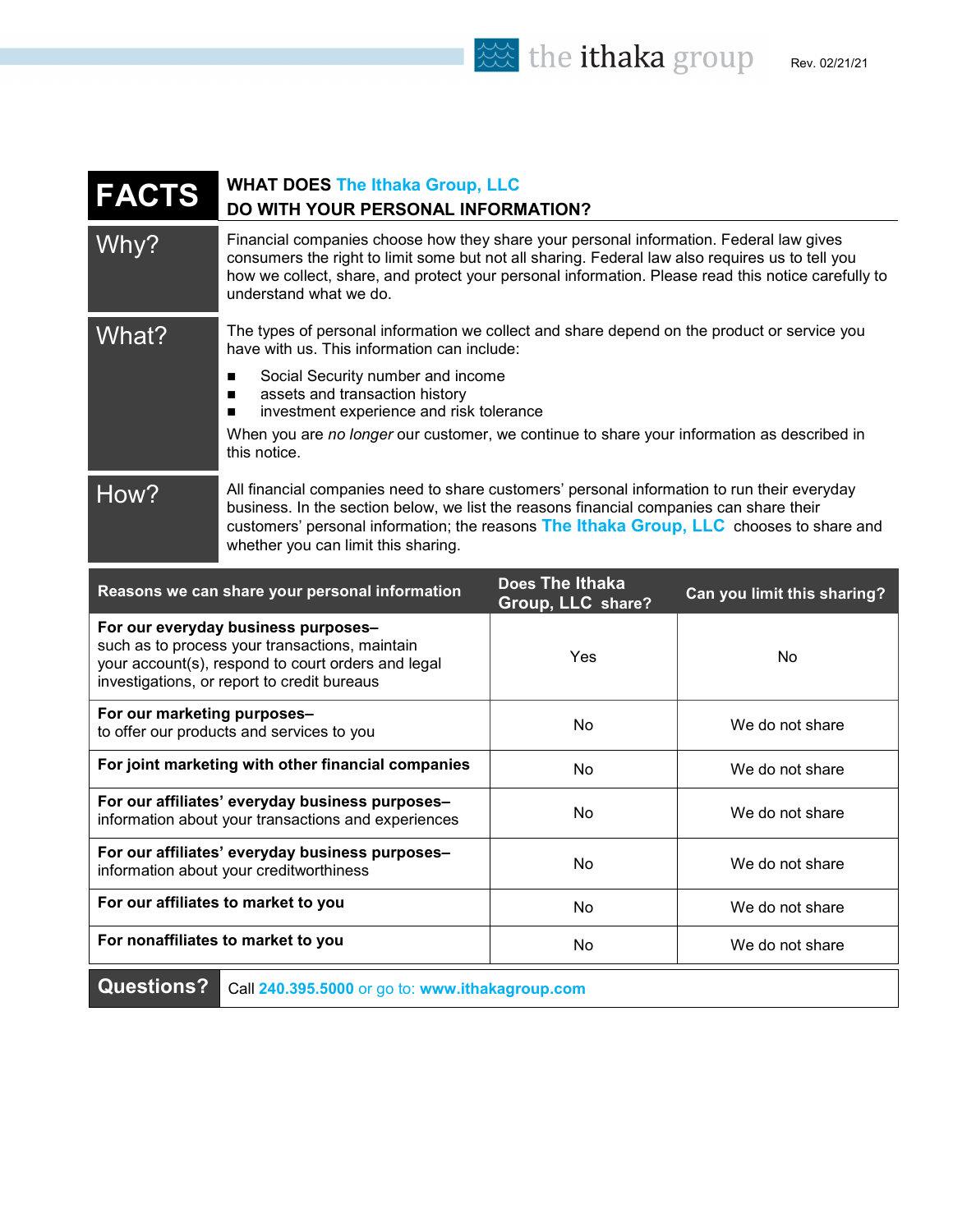**Page 2**

| Who we are                                                         |                                                                                                                                                                                                                                                                                                  |  |  |  |  |
|--------------------------------------------------------------------|--------------------------------------------------------------------------------------------------------------------------------------------------------------------------------------------------------------------------------------------------------------------------------------------------|--|--|--|--|
| Who is providing this notice?                                      | The Ithaka Group, LLC                                                                                                                                                                                                                                                                            |  |  |  |  |
|                                                                    |                                                                                                                                                                                                                                                                                                  |  |  |  |  |
| What we do                                                         |                                                                                                                                                                                                                                                                                                  |  |  |  |  |
| How does The Ithaka Group, LLC<br>protect my personal information? | To protect your personal information from unauthorized access<br>and use, we use security measures that comply with federal law.<br>These measures include computer safeguards and secured files and<br>buildings.                                                                               |  |  |  |  |
| How does The Ithaka Group, LLC<br>collect my personal information? | We collect your personal information, for example, when you<br>open an account or give us contact information<br>enter into an investment adviser contract or give us your income<br>information                                                                                                 |  |  |  |  |
|                                                                    | tell us about your investment or retirement portfolio                                                                                                                                                                                                                                            |  |  |  |  |
|                                                                    | We also collect your personal information from other companies.                                                                                                                                                                                                                                  |  |  |  |  |
| Why can't I limit all sharing?                                     | Federal law gives you the right to limit only                                                                                                                                                                                                                                                    |  |  |  |  |
|                                                                    | sharing for affiliates' everyday business purposes-information<br>about your creditworthiness<br>affiliates from using your information to market to you<br>sharing for nonaffiliates to market to you<br>State laws and individual companies may give you additional rights to<br>limit sharing |  |  |  |  |
| <b>Definitions</b>                                                 |                                                                                                                                                                                                                                                                                                  |  |  |  |  |
| <b>Affiliates</b>                                                  | Companies related by common ownership or control. They can be<br>financial and nonfinancial companies.<br>The Ithaka Group, LLC has no affiliates<br>■                                                                                                                                           |  |  |  |  |
| <b>Nonaffiliates</b>                                               | Companies not related by common ownership or control. They can be<br>financial and nonfinancial companies.<br>The Ithaka Group, LLC does not share with nonaffiliates so they<br>■<br>can market to you                                                                                          |  |  |  |  |
| Joint marketing                                                    | A formal agreement between nonaffiliated financial companies that<br>together market financial products or services to you.<br>The Ithaka Group, LLC doesn't jointly market                                                                                                                      |  |  |  |  |